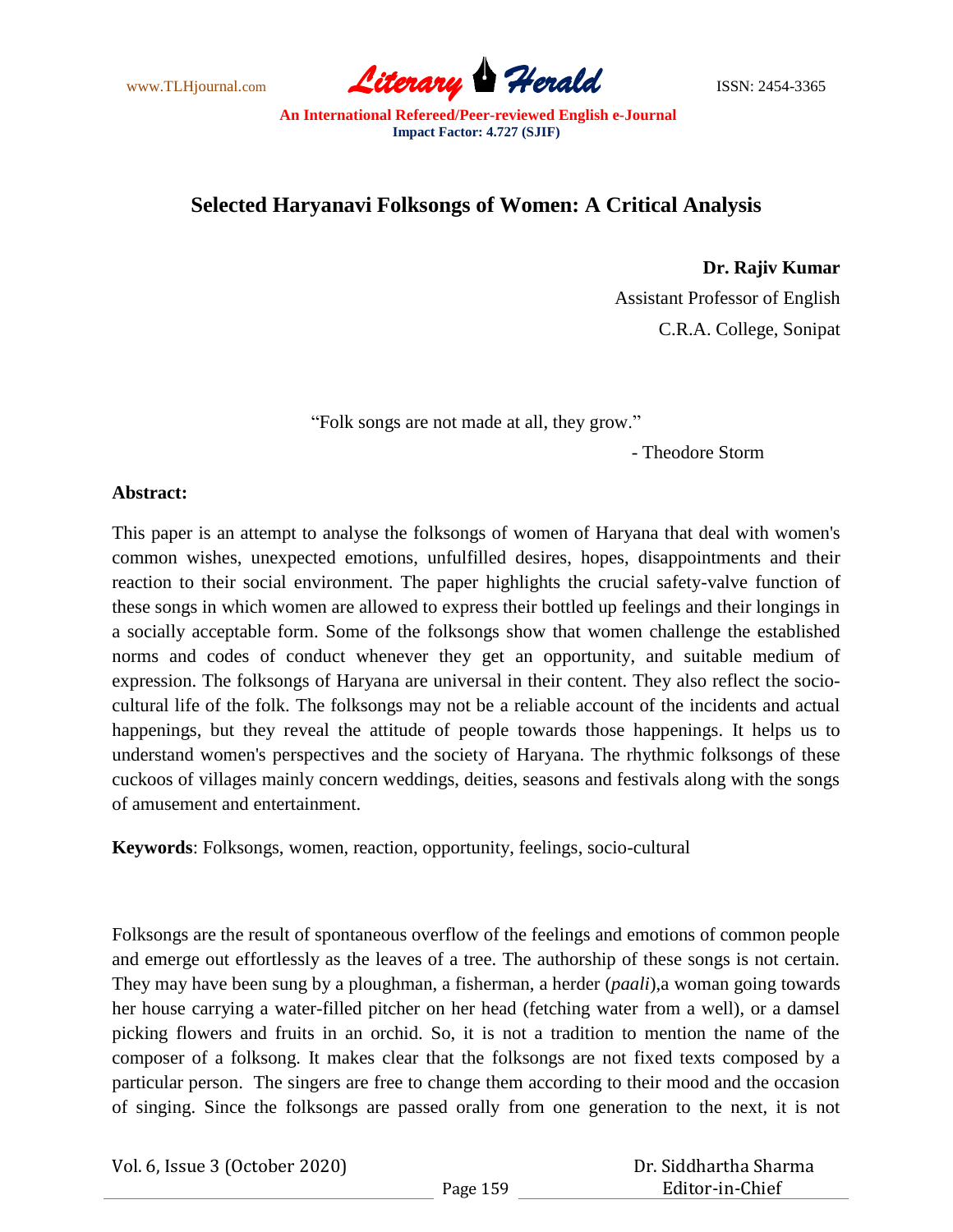

possible to determine the exact words and the place of composition. The content of these songs is simple. The form again is simple; the imagery is clear and objective; there is a close connection with nature in these songs; they can be memorized and sung without the slightest difficulty. In brief, a folksong is a song with universal appeal, expressed in a simple language and objective imagery. It is also true that some folksongs could not attract the people for long and thus vanished with time. But some songs caught the fancy of the people and passed the test of time and survived. Many of the songs have been edited and improved with the emergence of new technologies and maybe called folksong plus art song. Whatever the case may be, but we all agree that the folksongs genuinely reflect the social and cultural milieu of the contemporary society. They are "folk poetry which, from whatever source and for whatever reason, has passed into the possession of the folk, the common people, so completely that each singer or recite feels the piece to be his own."(Meier: 3)

The folksongs of Harayanavi women chiefly describe the household environment and the domestic rituals, festivals and ceremonies. No ceremony, celebration, or a ritual in Haryana is complete without women's songs. Nevertheless, there are also songs that instead of focusing on the domestic rituals, deal with women's common wishes, their unexpressed emotions, unfulfilled desires, hopes and disappointments, and their reactions to their social environments. They are also sung while women do such household chores as milling grain, churning curd, or working in the fields. Folksongs are precious ethnological material as they open windows on traits of individual personality and the value-system of a society to the outside world other than their own. This is what folk song is to a folk community. Folksongs are also a source of sociological data. Highlighting their sociological value, sociologist Indra Deva asserts that scholars should not treat folksongs as simple documents, nor should they take them at "face value" as they are not "scientific monographs." (1989) He further argues that folksongs are not a reliable account of actual happenings, but they reflect the attitude of people towards those happenings. In other words, folksongs represent people"s perception about incidents, situations and relationships.

As mentioned above, the women's folksongs help us to understand their feelings and the social milieu of the place to which they belong. Keeping in view these two aspects, the folksongs of Haryana can broadly be classified as under:

- 1. Songs related to a wedding
- 2. Songs about gender discrimination
- 3. Songs about nature (seasonal and festive songs)
- 4. Songs connected with chores (Sram Geet)
- 5. Songs for religious teachings and messages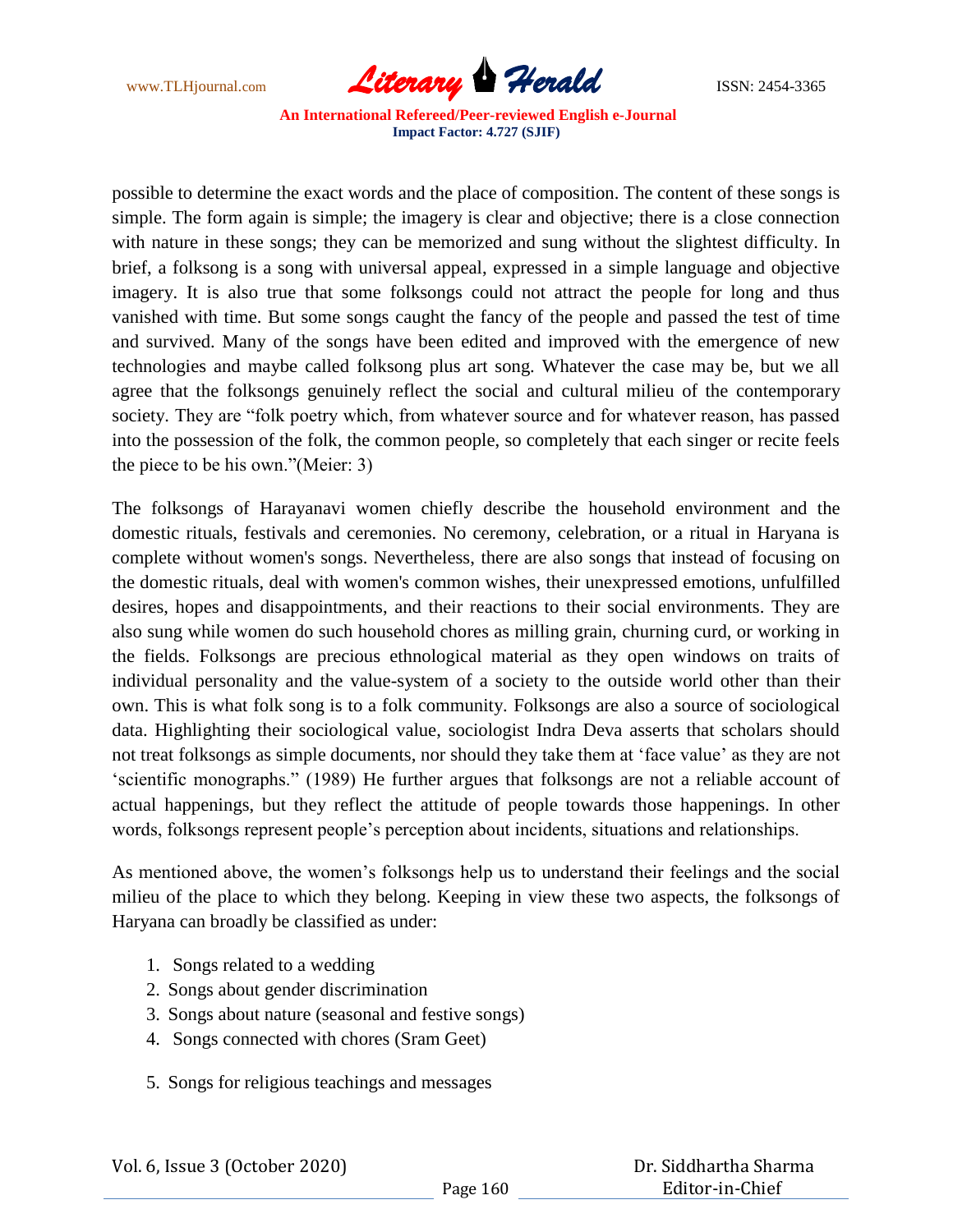

#### *Songs related to a wedding:*

The wedding songs in general are called *vivah ke geet.* There are two types of wedding songs: those that are sung at the bride's house, and those that are sung at the bridegroom's house. The former are called *kanya paksh ke geet*, the latter, *var paksh ke geet*. The songs of bride's side describe a girl's birth, childhood, adolescence as well as her mother's feelings towards her. The songs of bridegroom's side describe the groom, his would-be bride, his relatives and the wedding rituals performed at his house.

Many rituals are performed both in the cities and villages of Haryana before the actual day of marriage. The rituals and ceremonies are not as elaborate in the towns of Haryana as in villages, but the tradition of women's singing is an integral part of rituals and ceremonies at both the places. A women's get-together is organized on all important social occasions, and the women from the neighbourhood as well as family and friends get-together, sing, dance and create an atmosphere of bonhomie. Such a collecting is called *bulawa* in Hindi. The word bulawa means a call or an invitation. Traditionally in villages, a barber's wife (naun) is assigned the task of conveying the message to the women of the neighbourhood. Nowadays, except in villages, it is usually done using printed invitation cards and WhatsApp messages. The event is called a 'ladies sangeet' connected with a particular social event. The *bulawa* is generally arranged for an afternoon so that the women can come easily without upsetting their usual household work. Young children and babies accompany their mothers, and the atmosphere is very informal. Since the invitation for this get-together is not for strict formal ceremony, women are free to sing the songs of their choice after the short ceremony of *bann*. The women generally start with the singing of a few *bhajans* and then move to the songs of marital relations and then to the songs of complaints. These songs of free choice are called *jakadi*.

One of the pre-wedding rituals is *Sagai*, or the Ring Ceremony. This specific ritual is performed when bridegroom's family and close relatives visit the bride's family to give final approval to the marriage. The men and women of the neighbourhood take part in this ceremony. A beautiful scene is created by the close interaction between the two sides. The bridegroom may or may not accompany the family members at this occasion. The women give a rhythmic and religious touch to this ritual by gathering around and singing folksongs. The subject of the first song is mostly religious and tells about the local saints and deities (not gods). There is a song sung to the saint Baba Haridas who is believed to be a pious and pure sage. People unanimously agree that he performed many miracles during his lifetime for the betterment of society and after attaining the purpose of his life, he sat on a pyre of wood and thus renounced the world for forever. The two lines of the song related to Haridas give an idea about respect and devotion for him:

*Paanch patase, pana ka badle, le Haridas pe jaio ji,*

| Vol. 6, Issue 3 (October 2020) |          | Dr. Siddhartha Sharma |  |
|--------------------------------|----------|-----------------------|--|
|                                | Page 161 | Editor-in-Chief       |  |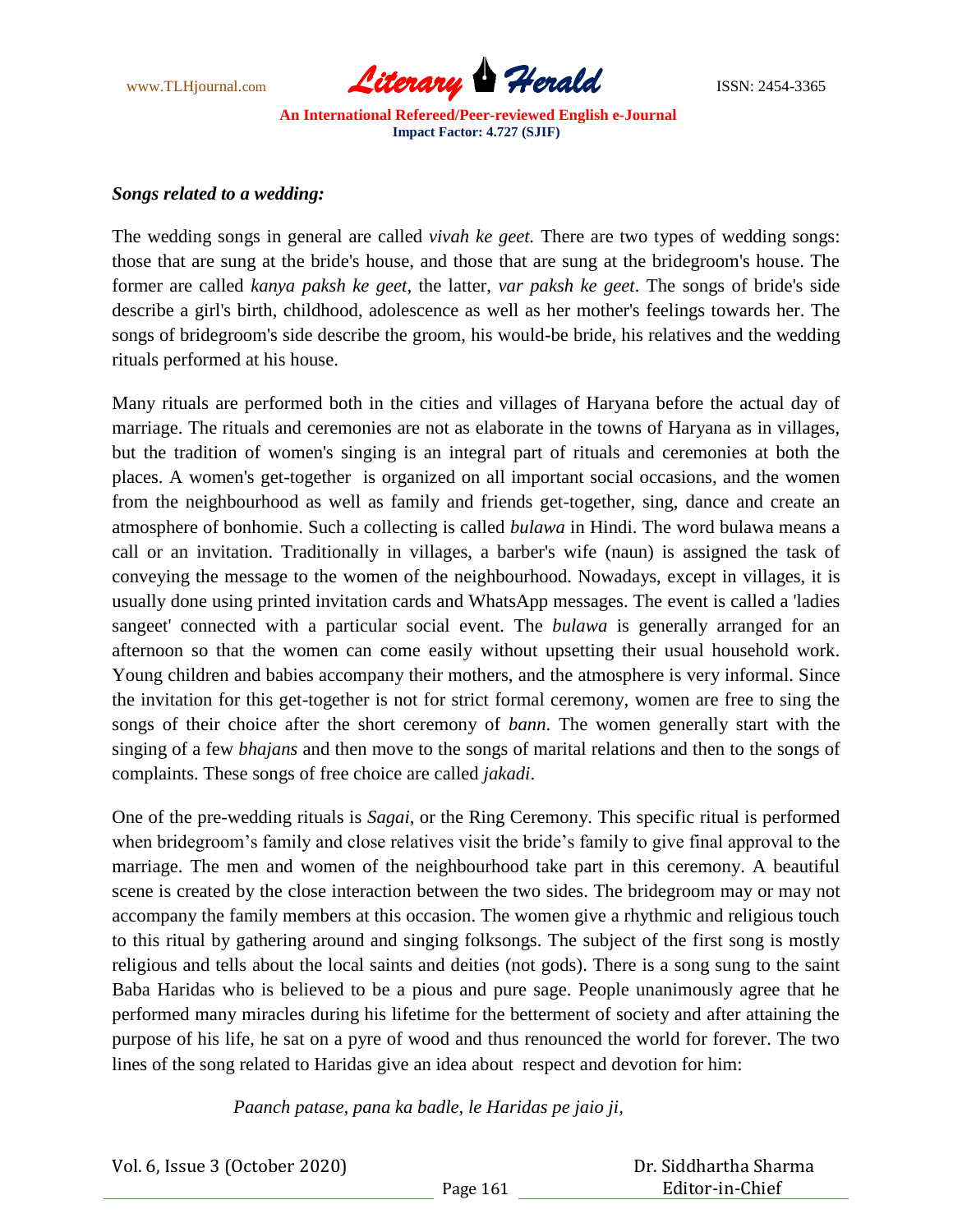

 *Jiss daali mhare Haridas baithe uss daali nye jaio ji...*

The song tells the listeners that those who want to pay their homage to this saint should go along with five *patase* (a white sweet made of sugar). In the second line, the saint is presented in the form of bird sitting on the branch of a tree. The devotees are supposed to bow down in the direction of that tree to pay respect to the saint.

Another important pre-wedding ritual is *bann*. The ceremony of *bann* is observed five days before the wedding. The first day of *bann* is about the ritual of *tael chadhana*. The married women of the family take part in this ceremony one by one. A small bundle of grass is used at this occasion to perform the ritual. The grass is dipped in the paste, specially prepared for this occasion, and then the feet of the bride or bridegroom is touched with it and then the knees and finally the forehead. The women who have gathered for this occasion are seen singing this particular song in:

# *Teli hei telan tael, kisya ei tel chadhaiya?*

The song asks a question: 'who is applying oil now, tell me?' The following line of the song answers its own question by mentioning the person applying oil. She may be the bride or bridegroom's grandmother, mother, or aunt, or a married sister, and so on. The same ritual is again performed on the day of the marriage but this time the sequence of touching oil is reversed i.e. from the forehead to the feet. It suggests that the oil that climbed up(*chadana)* is being brought down (*utarana*).

*Bhat* is also a pre-wedding ritual performed ten days before the marriage. The mother of the bride or bridegroom goes to her paternal house to invite her brother's family to the wedding. On the day of marriage, her brother or brothers arrive along with other family members and are welcomed one by one by the bride or bridegroom's mother. The folksongs of this occasion emphasize the importance of the sister-brother relationship:

# *Kadki dekhun batt maa ke jaaye din tei pehlam aaiye*

It translates as:

"For long I have waited for you, my mother's son, since the break of the day."

After the ceremony is over, the lunch is served and then they begin to prepare for the wedding.

On the day of marriage, when the bridegroom's procession reaches the bride's village, they receive a ceremonial welcome. Then at the time of *faire* (moving around the sacred fire), the

| Vol. 6, Issue 3 (October 2020) |          | Dr. Siddhartha Sharma |
|--------------------------------|----------|-----------------------|
|                                | Page 162 | Editor-in-Chief       |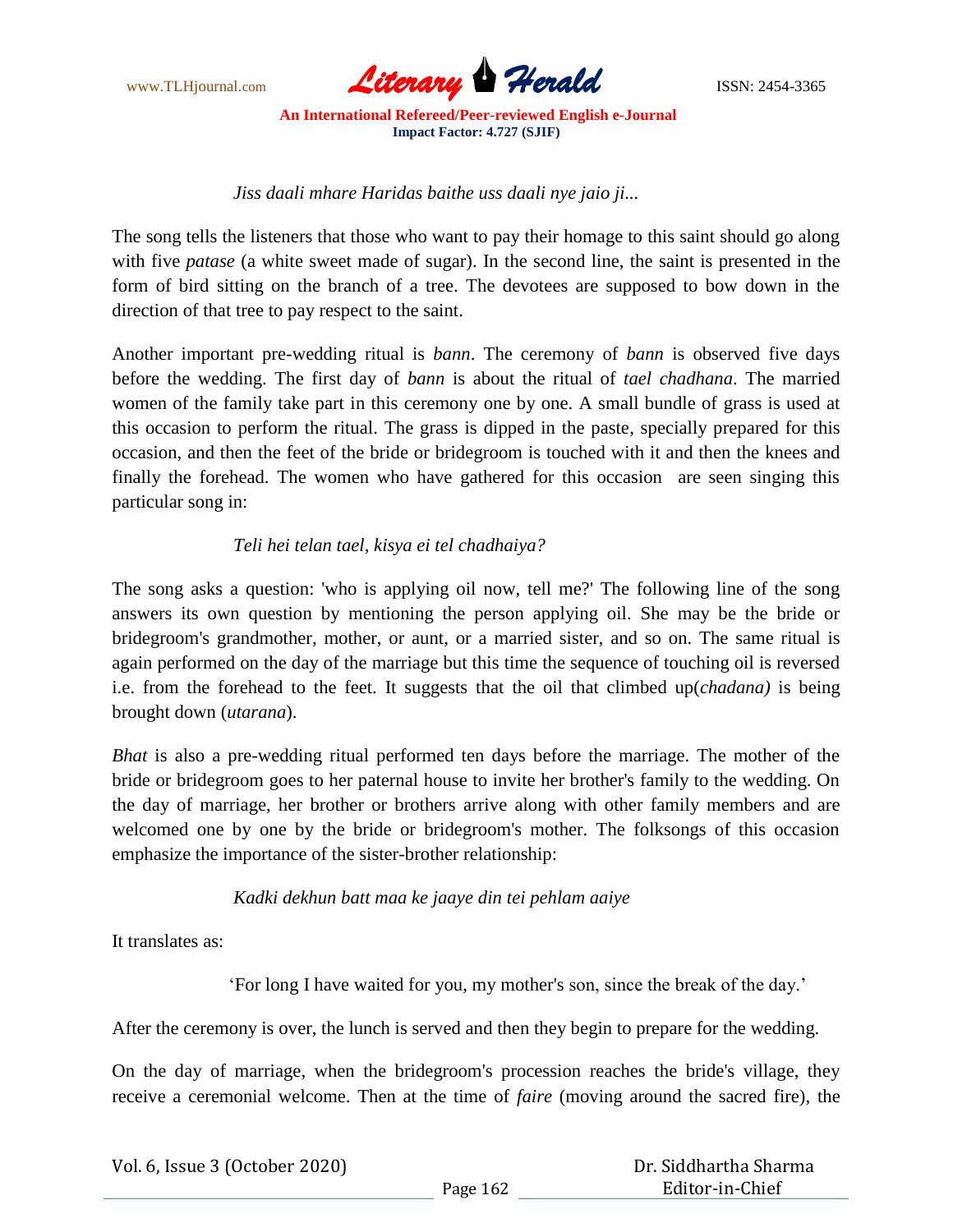

women sing marriage songs before or at the time of seven rounds. Some of the songs are sung to make fun of the people of bridegroom"s side. It creates an atmosphere of fun and frolic and the peals of laughter are heard. The women address the father of bridegroom saying:

 *Sun mere mausa suni kyon na,*

 *Mausi gahane dhari kyon na.*

Finally comes the occasion of *Vidai*. There are special songs for this parting moment which mainly show how a bride feels at the time of departure from her paternal house.

Thus, the songs of marriage make every ritual memorable, and a clear picture of social structure is presented through the songs. Moreover, feelings and emotions of women get an outlet through these songs. Women get an opportunity to rejoice every moment. They sit together gossiping, joking, singing and dancing. The younger and the older generation of women get connected, and the songs get transferred orally from the older generation to the younger, thus making the songs immortal.

#### *Songs about gender discrimination:*

The folksongs of Haryana present a heart-rendering picture of gender discrimination. Haryanvi society is a male-dominated society. A woman always looks for the support and protection of a man in her life. She needs the protection of her father, brother and husband at every step. She is not treated as equal to men and is placed in the second position. This discrimination is not only imposed by men but well expected by women as well. This is imbibed in their lives, and they cannot even imagine their life without a son, brother, husband and other dominated male figures in different stages of their life. The folksongs of Haryana throw enough light on the issue of gender discrimination in society. The singing of folksongs itself shows discrimination as they are sung at the birth of a boy but not at the birth of a girl. The songs sung at this occasion are called *jaccha* songs. After birth, a girl faces discrimination wherever she goes or resides. In one song, sister tells her brother that they are born from the same mother's womb, but their luck is altogether different. He gets fresh meal to eat, milk and costly clothes whereas she has to eat stale food and to wear tattered clothes.

The life of barren women presents a horrific picture of gender discrimination. A barren woman is considered to be inauspicious and a harbinger of bad luck and barrenness to other women. She is castigated and disgraced. This kind of inhuman treatment of a childless woman is more prevalent in villages than in cities. She has hardly any say in the household affairs. In the present song, wife is saying to remarry her husband as she is not able to give birth to a son. She says to her husband: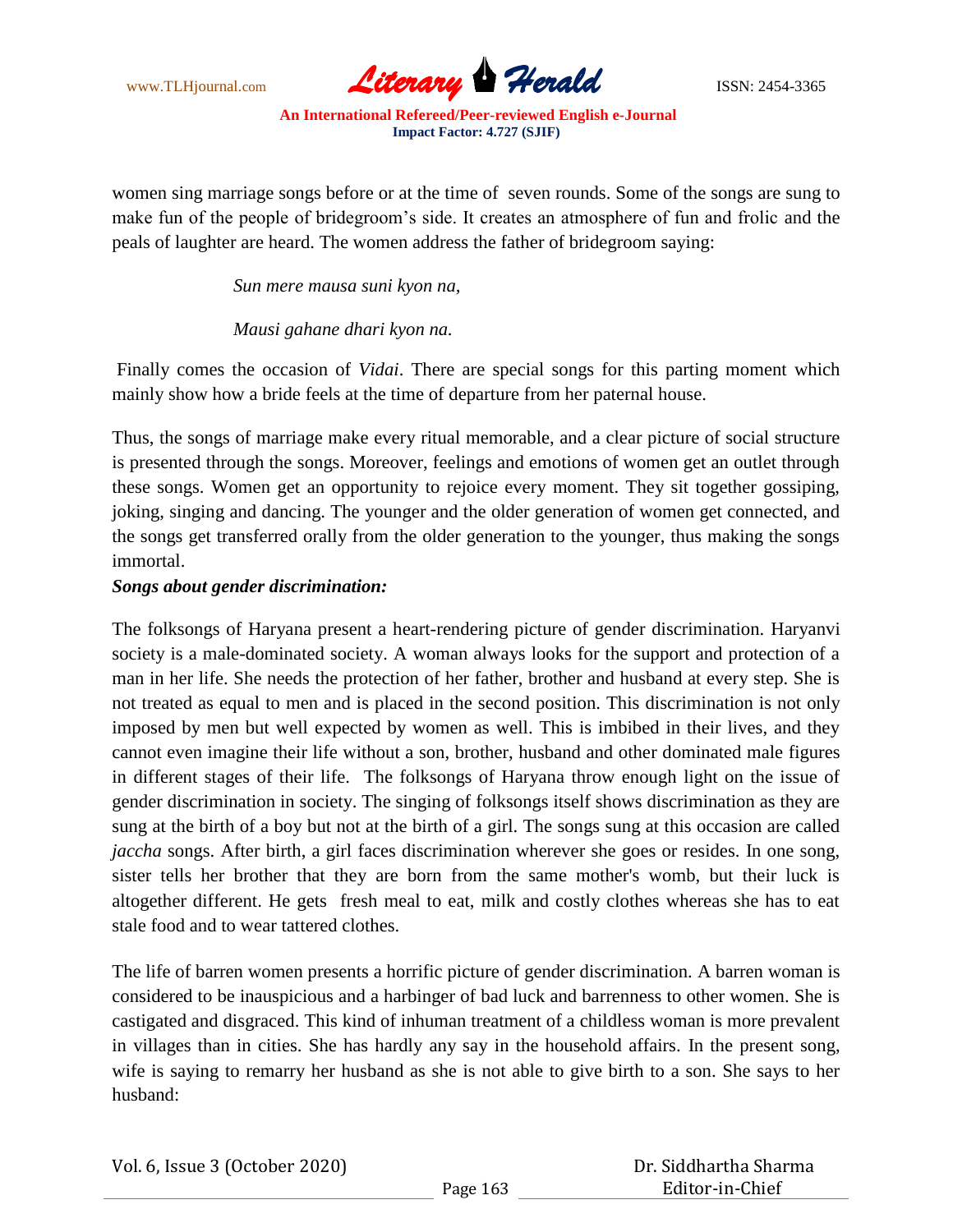

*Bin pani paphiya tarsae dhakhe ho bin bete mata tarsa*e

 She would have to lose all amenities if he remarries, he warns. But she is ready to lose each and everything in exchange of a son.

The parents of a girl feel unsafe and helpless if their daughter is not happy with in-laws. However, the brothers' strong position does matter, and it again promotes son preference. A Haryanvi girl almost worships her brother. She is proud of him and shows an extravagant hospitality when he visits on festive occasions to her. Traditionally, a sister is sent from her inlaws to her parents' home with her brother only. Frequent visits keep in constant mutual touch between two families. The newly married bride is expected to sacrifice her personal comfort for the pleasure and comfort of in-laws and husband. She is trained for this kind of behaviour by her parents from childhood onwards. The messages of devotion and worship of husband are given to her through folksongs at the time of marriage. In a song, she is addressed as *lado*(beloved) and taught to eat and sleep at the end and clean everything in mother-in-laws house. In another song, parents explain social norms to be followed by her after marriage:

> *Badh Peepal katwaye mat na, charti gau hataye mat na, beti ulhana layeye mat na, Gair bakhat pani jaye mat na, raste me batlaye mat na, Ghoonghat khol dikahaye mat na…*

This is how she is taught to perform the role of an ideal wife after marriage. She is supposed to behave strictly according to the social norms set by the male-dominated society of Haryana. Departure from these men made rules in any form is considered immoral and wrong.

Interestingly, some songs reflect the impact of modern influences. They present women as bold and independent in their approach and behaviour. A newly-wed girl makes a demand for fashionable shoes (sandal) to replace the one made by the village cobbler:

Unchi eidi ke sandal laye de, o piya

Khanakte kangan laye de, o piya

She further warns and threats her husband to leave him if he fails to comply.

*Songs about nature (seasonal and festive songs)***:**

There are festivals in India for every season, and for every season there are folksongs in Haryana. The seasonal songs of *Phaglun* and *Savan* are replete with the feelings of joy expressed

| Vol. 6, Issue 3 (October 2020) |          | Dr. Siddhartha Sharma |
|--------------------------------|----------|-----------------------|
|                                | Page 164 | Editor-in-Chief       |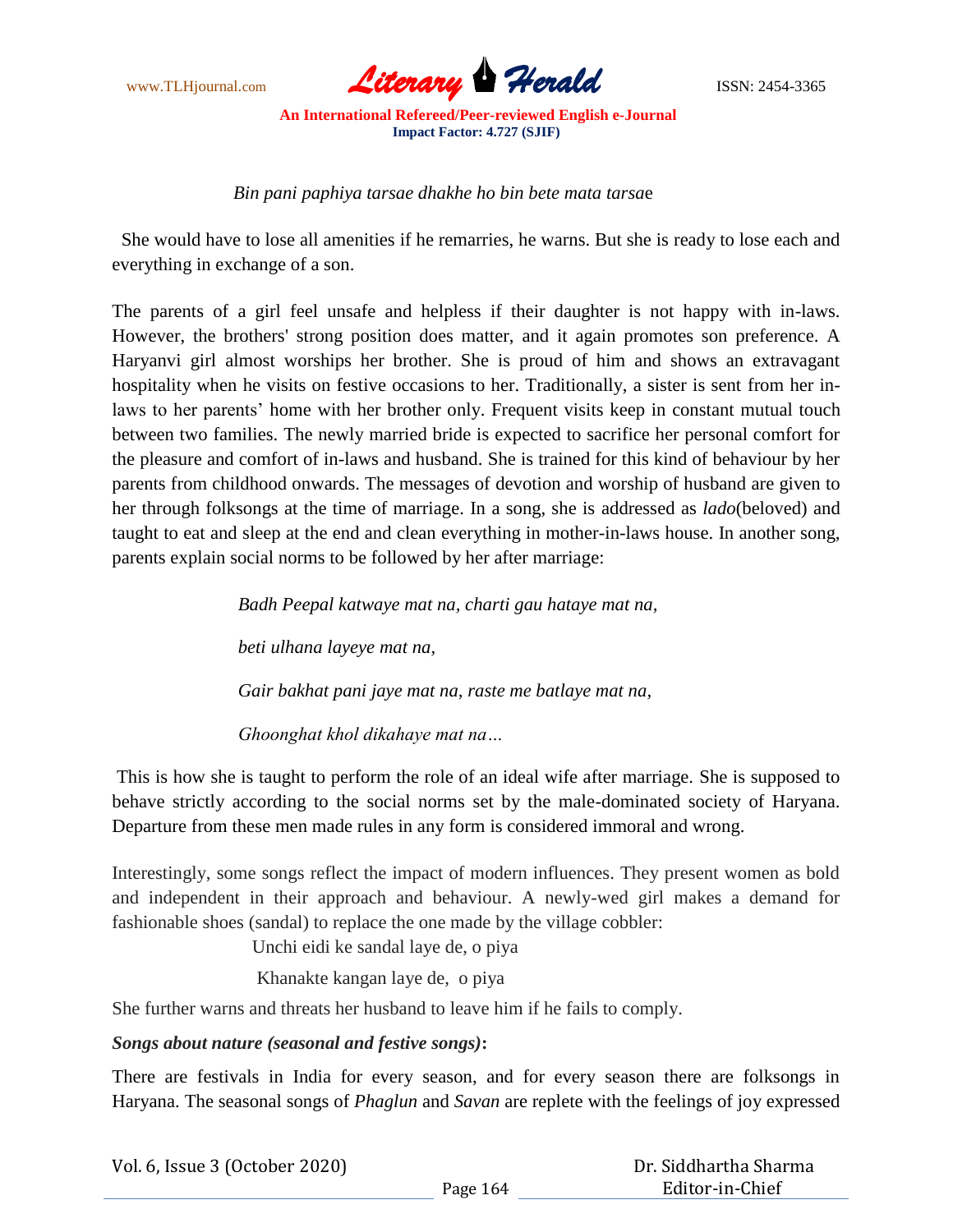

by the simple clad women of Haryana. That is why the folksongs of these two seasons have been included in this paper for analysis. The songs of these seasons usually describe the dark clouds, the drizzle of the rain, the lightning, and the croaking of frogs. The rainy season is one of the favourite seasons of Hindu women and is held to evoke many romantic as well as nostalgic feelings. This period falls between two crops; one is ready, the other is yet to be sown. The fresh shower of rain brings a new life in every living being. The croaks of the frogs, the chirping of the birds, and the calls of the peacocks all of these are described in *savan* songs. The two most celebrated festival *Haryali teej* and *Rakshabandan* are part of this season. During these festivals a married girl is customarily invited by their parents to their homes. Usually, a brother comes to take her to her parental house.

The coming of monsoon in *Savan* arouses romantic and nostalgic feelings, and young married girls desire to return to their parents to celebrate the season. In this song, *bahu(*daughter-in-law) approaches her mother-in-law for permission:

> *There comes, O Saasu, the month of Savan, Let me go to my father's house, O, my bride, who has come? With whose permission you'll go? O, Sasu, my brother has come. With your permission, I'll go. To my father's house,o sasu.*

The mother-in-law then explains the reason for not allowing her to go to her parental house. She boldly asks, who will do these jobs in her absence?

> *Who will grind the assigned grain? O my bride, who will wash my head? And who will fry the Kasar?*

The intelligent *bahu* solves the problem very ably:

 *Elder Jethi, O Sasar, will grind the assigned grain, The female barber, O Sasar, will wash your head, The female barber will fry the Kasar.*

The rainy season and the associated melodies have always attracted the poets and singers. With the coming of the rainy season, swings are hung from the branches of *neem*, *mango* or *pipal*

| Vol. 6, Issue 3 (October 2020) |  |
|--------------------------------|--|
|--------------------------------|--|

 Dr. Siddhartha Sharma Editor-in-Chief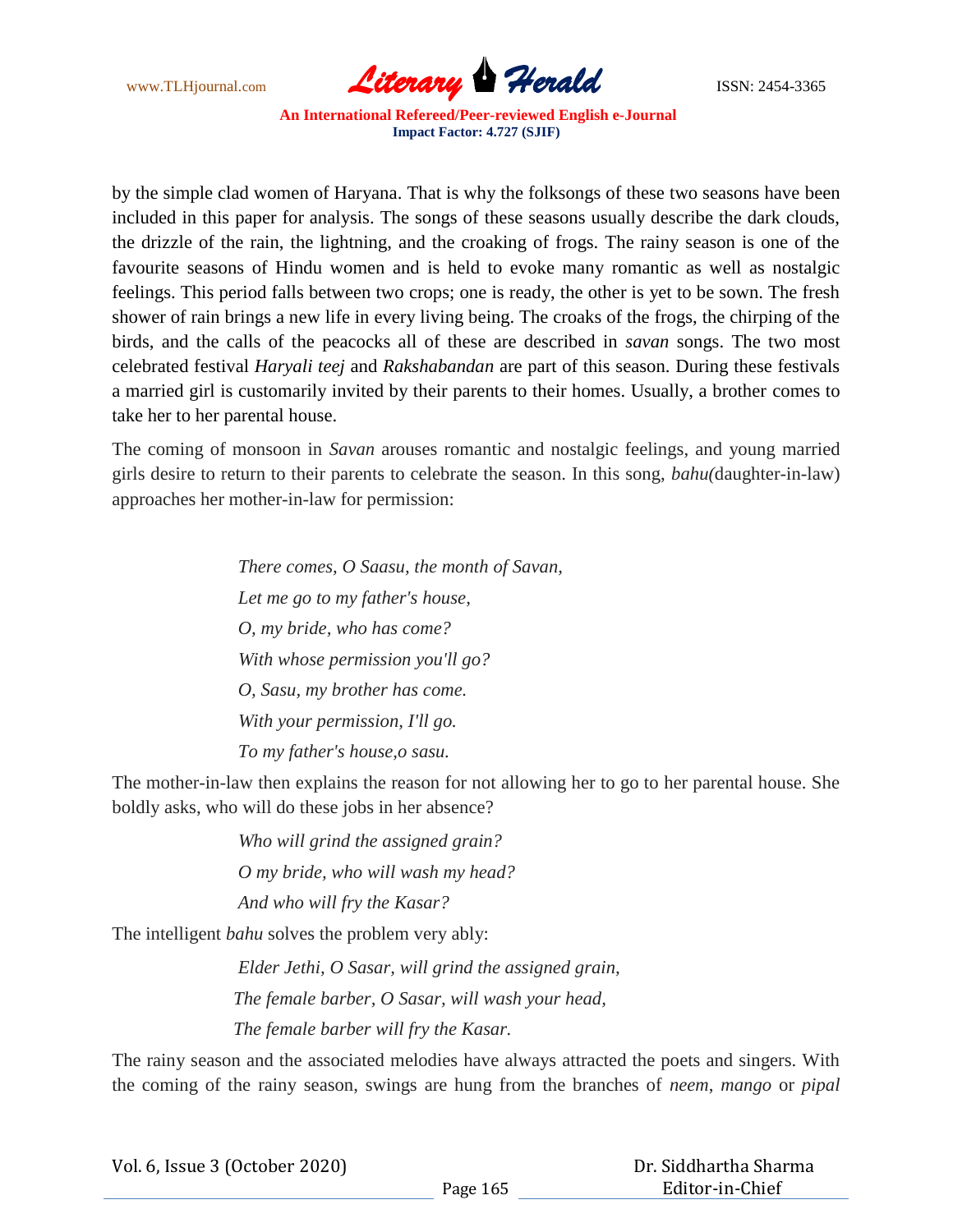

trees, and young girls and married women come together to sing and enjoy. On the day of *Teej*, climax is reached, and the folksongs fill the whole atmosphere with sweet melodies. A song sung on this occasion is here:

> *Hey ri aaya teeja ka tyohar, Jhulan jangi hey maa meri baag mein, Aye re koi sang-saheli chaar. Jhulan jangi hey maa meri baag mein, Hey ri jahan log kare takrar ekli mai bheejun baag mai, Jhulan jangi hey maa meri baagb mai.*

The month of *Savan* makes all young and old to feel elated and romantic and there is a famous line of a folksong generally used to show the feelings of an old lady: *Kaach e ambi gadrayi savan mei, budhi e lugai mastai savan mei.*

# *Songs connected with chores* **(***Sram Geet*):

These songs are sung when women mill grain, churn milk or do their usual chores in company of other women. The texts of these songs are mostly long, melancholic and touching. They deal with women's sad experiences in connection with their daily lives as well as their melancholic reflections on the drudgery and gloom in their lives. In one song, the day of a village woman commences with the tiresome job of the *chakki* (grindstone). To lighten the tiresome labour, the woman sings:

 *Pihar mai kade kara na kaam, saas meri pisvave sey,*

 *Chaar ser pakka dhara peesana mere pe pisvave sey.*

But that is not all. After finishing all the jobs at home, the woman has to go to the field, where her husband is busy in tilling the land. It may be the hot season of May and June, and by the time she reaches the field it can be scorching hot.

# *Songs for spiritual teachings and messages:*

Indian society is based on the religious beliefs, so folk songs are also based on religion and it continuous its tradition on some tracks. Music and *satsang* (singing folk sings in a group) give a soothing effect and refresh our body and mind. There are numerous women folksongs (*bhaja*n) in Haryana which discuss and express religious issues and give messages for a better human life. The folksongs *(bhajan*) provide messages of peace and brotherhood. The songs convey that ups and downs are the parts of life. We need not to be elated when we have ups and need not to be depressed when we face downs. The following song highlights the importance of *bhajan* in our life, whether we are young or old: